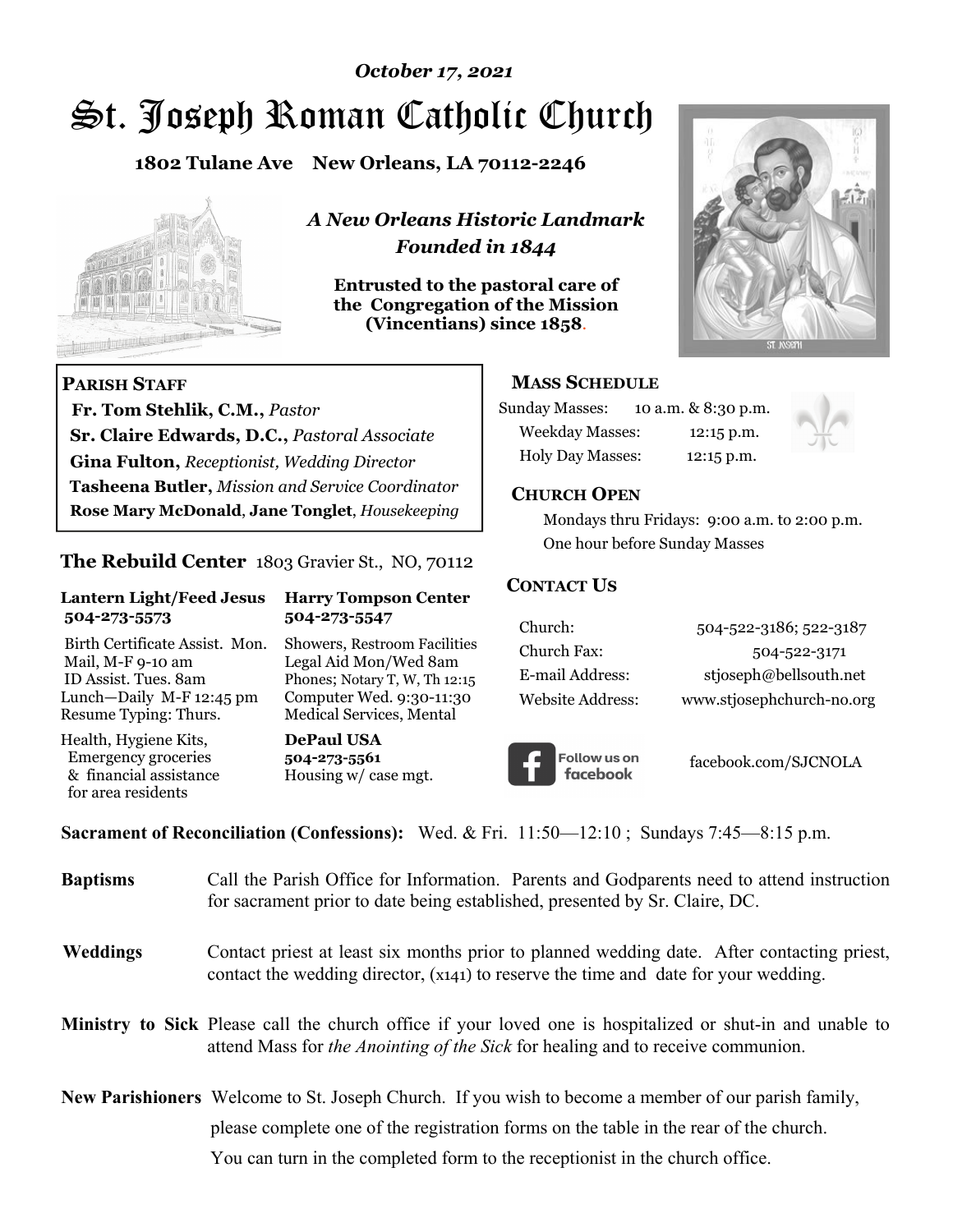## **Twenty-ninth Sunday in Ordinary Time October 17, 2021**



### **10:00 am** *St. Joseph Parishioners and Benefactors*

 **8:30 pm Bell Sisters +, Joseph Morales, Jr. +**

| Monday, October 18, 2021-St. Luke                           | Sunday, Oct. 17, One in Faith #1120             |
|-------------------------------------------------------------|-------------------------------------------------|
| 12:15 pm Bennett Joseph, Jr. +                              | <b>READINGS FOR THE WEEK</b>                    |
| Tues, October 23, 2021-Ss. John Brebeuf, Isaac Jogues, Comp | Monday: 2 Tm 4:10-17; Ps 145:10-18; Lk 10:1-9   |
| 12:15 pm Grant Winand +; Jane Graff Daymude +               | Tues: Rom 5:12-21; Ps 40:7-10, 17; Lk 12:35-38  |
| Wednesday, October 24, 2021—St. Paul of the Cross           | Wed: Rom 6:12-18; Ps 124:1b-8; Lk 12:39-48      |
| 12:15 pm Brad D'Alfonso                                     | Thu:sday: Rom 6:19-23; Ps 1:1-4, 6; Lk 12:49-53 |
| Thursday, October 25, $2021-$                               | Friday: Rom 7:18-25; Ps 119; Lk 12:54-59        |
| $12:15$ pm Tamara Tate +                                    | Saturday: Rom 8:1-11; Ps 24:1-6; Lk 13:1-9      |
| Friday, October 26, 2021-St. John Paul II                   | Jer 31:7-9; Ps 126:1-6;<br>Sunday:              |
| $12:15$ pm Jordan A. Russell +                              | Heb 5:1-6; Mk 10:46-52                          |
|                                                             |                                                 |

### **YOUR PRAYERS ARE ASKED FOR THE FOLLOWING PARISHIONERS , WHO ARE IN NEED OF HEALING:**

 Dorothy Alexander, Jorge Arzuaga, Beatrice Augustin, Anthony Blaise, Clarke Bordelon, Lawrence & Mamie Brown, Angelle Campbell; John & Cindi Caron, Betsy Conners, Sue Dakote, Gretchen Delo, Joyce Delo, Mary Duet, John & Kathleen Gebbia, Sylvia Daily-Powell, Joseph Delay, Terry Eggleston, Linda Elwood, Francis Frught, Heather Faircloth, Frances Fiegler, Donald Frazier, June & Mark Eiserloh, Shirley Gaither, Nancy Hale, CHF, Roselyn Hansen, John Hakanson, Sarah Hollier-Watkins, Jim Karam, Bill Kroetz, Nowell Lacking, Ken & Bette Kussman, Landy Lanza, James Leung, Andrew Marino, Sara Marino, Troy Martinez, Karen McCoy, Donna Moore, Maura O'Donovan, CHF, Joyce Randolph, Tina Roderfeld, Bernie Saul; Julius Saul; Pippy Sanders, Louise Sonnier, Mel & Gaspar Schiro; Theard Simms, Fr. Tom Stehlik, CM, Virginia Stehlik, Diedra Steibing, Malcolm Taylor, Jane Tonglet, Fritz Tripkovich, Corliss Truhill, Georgiana Prevost, Martha A. Treen, Marion Vaughn, Ann Wallace; Juanita Ware, Cathleen Ward, Warren Webster, Ozzie Welch, MaryWillis, Lynn Williams.

# THE YEAR OF THE EUCHARIST **FEAST OF FAITH**

### **Only Say the Word**

 The bread is broken, the banquet is prepared, and now we are invited to the feast. Once more the priest holds the host, now broken, for us to see, and invites us to behold the one "who takes away the sins of the world." Truly blessed and happy are those invited to this meal, which is a foretaste of the heavenly banquet, the supper of the Lamb (Revelation 19:19). We respond to this invitation with a prayer to the Lord: we acknowledge that we are not worthy, but at the same time we are confident that the One who comes to us can heal us, body and soul. This prayer echoes the story of the centurion in Luke's Gospel. The centurion, a Gentile, asks healing for his servant, but does not consider himself worthy to have Jesus come under his roof—he believes that Jesus can heal his servant with a word, without even seeing him. Jesus is amazed at his faith. It is the same for us. We believe that Jesus speaks to us, comes to us, dwells with us, even though we neither hear his voice nor see his face.

### **Lamb of God / Agnus Dei**

 After the sign of peace, the priest breaks the host into pieces, the patens or plates of hosts are prepared for the assembly. In the early church, "the breaking of the bread" was the name given to the entire Eucharistic liturgy, so central was this action to the meaning of the Christian life. For just as the one bread is broken and given to many people, the many are made one in receiving it.

 During this ritual action, we sing an ancient litany, calling on Jesus as the "Lamb of God"—the words used by John the Baptist when he pointed to Jesus walking beside the Jordan River (John 1:29, 36). In calling Jesus "the Lamb of God," John was already pointing to the death that Jesus would die: in giving his life, Jesus would become the Paschal Lamb of the new covenant. During the Mass, when we call on the Lamb of God, we call to mind his self-sacrificing love, his blood poured out for us, and we ask this compassionate Lord for mercy and peace.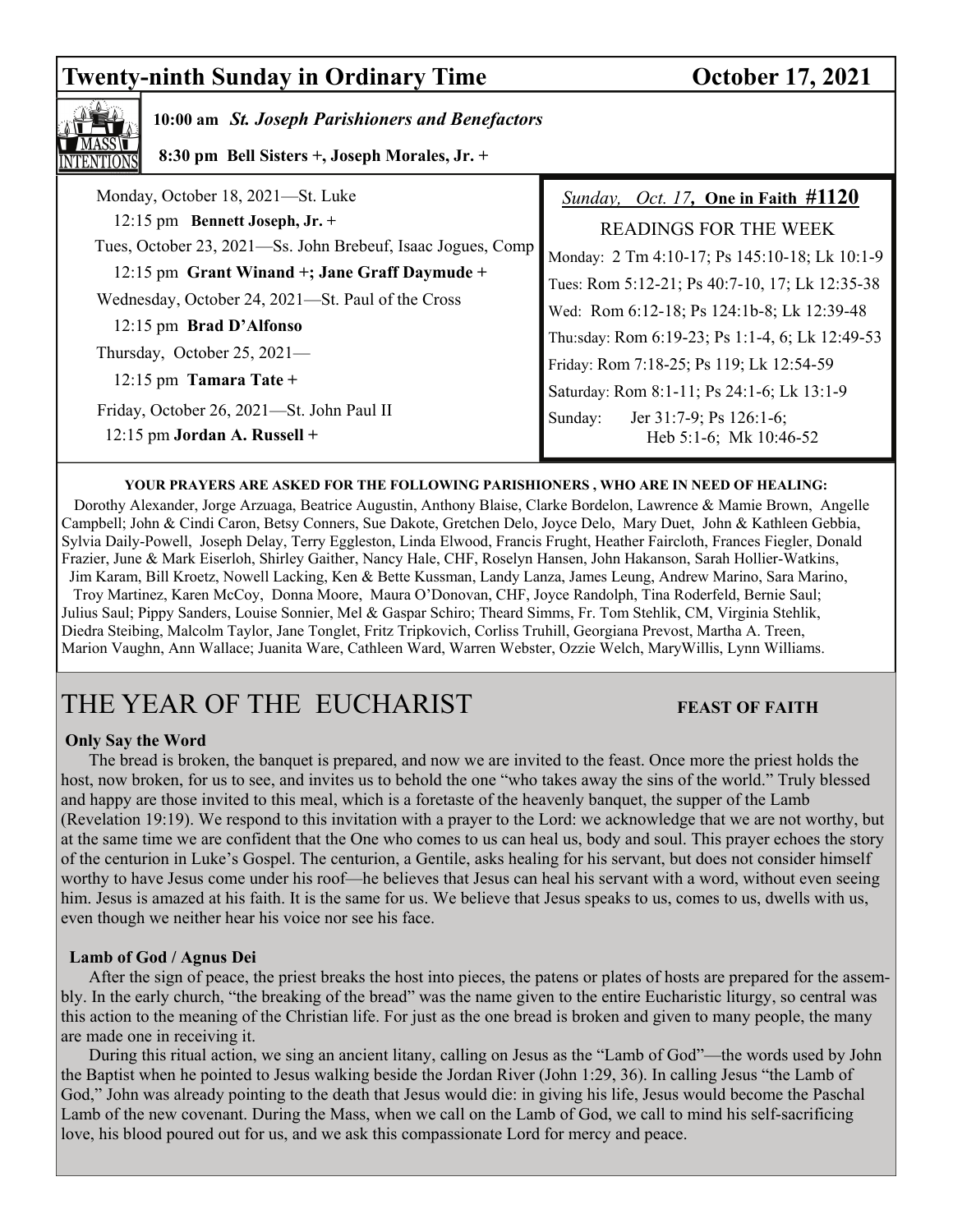Through his suffering, my servant shall justify many. *— Isaiah 53:11*

*Humility and charity are the two master-chords: one, the lowest; the other, the highest; all the others are dependent on them. For observe well that the preservation of the whole edifice depends on the foundation and the roof.* St. Vincent de Paul 

### **TREASURE & STEWARDSHIP**

**October 10, Parish..……….……\$ 4,102.00** 

 *Thank you for your generosity!* 

**World Mission Sunday** will be celebrated next Sunday, October 24, 2021.

October is **Respect Life Month**. Find prayers and update on: http://www.respectlife.org/respect-life-month.

Basic **workshops for new Ministers of Holy Communion** will be presented this Fall by the Office of Worship. The complete schedule and more information can be found on the Office of Worship website at https://nolacatholic.org/basic -workshops-for-emhc. If you have questions, contact the Office of Worship at 504-861-6300 or worship@arch-no.org.

**25th Anniversary Celebration**– In thanksgiving for 25 years of priestly ministry, we will celebrate Fr. Tom's ordination on November 13th, Saturday, at a special Parish Vigil Mass at St. Joseph with reception to follow.



### **THE HUMANITY OF JESUS CHRIST**

 All three readings today support—each in its own way, of course—a reflection on the humanity of Jesus Christ and how that humanity played a key role in the drama of our salvation. Although not chosen specifically to coordinate with the other two readings, today's second reading does in fact carry forward the theme of Christ's humanity in a remarkable way. The author of the Letter to the Hebrews highlights the solidarity that exists between Jesus and us, precisely because in his human nature Jesus has known the same sufferings and testing that are our own experience. Because he can "sympathize with our weaknesses," we can "approach the throne of grace to receive mercy." For the author of Hebrews, the humanity of Jesus was an essential requirement for his redemptive death, as well as an invitation to us to find in Jesus someone with whom we can identify in our daily struggles.

# **Pope Francis'** *October* **Intention**

 **Missionary disciples**

We pray that every baptized person may be engaged in evangelization, available to the mission, and witnesses of a life that reflects the Gospel.

### **SANCTUARY CANDLE AND MASS INTENTIONS**

 The Sanctuary Candle is burning this week for the **VLM missioners** living and deceased To reserve the Sanctuary Candle in memory of someone or for a special intention, call the church office (504-522-3186). The offering is \$15 for one week. The offering for Mass intentions is \$5.00.

### **CHARTER FOR THE PROTECTION OF CHILDREN AND YOUNG PEOPLE**

In response to the Charter for the Protection of Children and Young People from the United States Conference of Catholic Bishops, the Archdiocese of New Orleans continues to make the Hot Line available for anyone who has been hurt or sexually abused by anyone who works for the Church. The Hot Line continues to be available; the number is (504) 522-5019. In continuing our commitment to support and to heal, we invite and encourage individuals who have been hurt or sexually abused recently or in the past by clergy, religious or other employees of the Archdiocese to call our Hot Line and your message will be received confidentially by a mental health professional. Anyone can make a direct call during regular business hours to the Victims' Assistance Coordinator at (504) 861-6253.